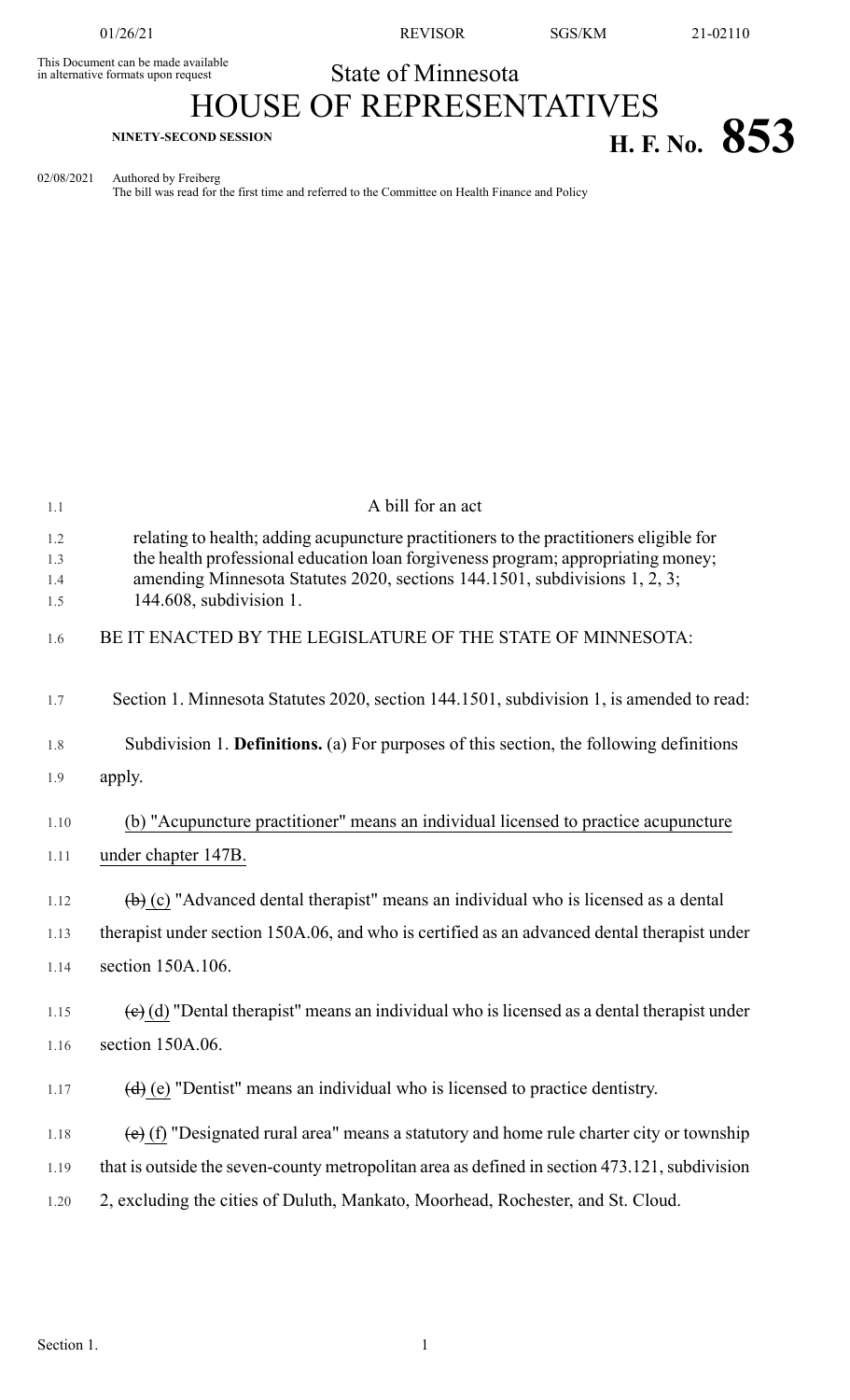2.1  $(f)$  (g) "Emergency circumstances" means those conditions that make it impossible for 2.2 the participant to fulfill the service commitment, including death, total and permanent 2.3 disability, or temporary disability lasting more than two years. 2.4  $\left(\frac{g}{g}\right)$  (h) "Mental health professional" means an individual providing clinical services in 2.5 the treatment of mental illness who is qualified in at least one of the ways specified in section 2.6 245.462, subdivision 18. 2.7  $(h)$  (i) "Medical resident" means an individual participating in a medical residency in 2.8 family practice, internal medicine, obstetrics and gynecology, pediatrics, or psychiatry. 2.9  $(i)$  (j) "Midlevel practitioner" means a nurse practitioner, nurse-midwife, nurse anesthetist, 2.10 advanced clinical nurse specialist, or physician assistant. 2.11  $\qquad (i)$  (k) "Nurse" means an individual who has completed training and received all licensing 2.12 or certification necessary to perform duties as a licensed practical nurse or registered nurse. 2.13  $(k)$  (l) "Nurse-midwife" means a registered nurse who has graduated from a program of 2.14 study designed to prepare registered nurses for advanced practice as nurse-midwives. 2.15  $\left(\frac{1}{1}\right)$  (m) "Nurse practitioner" means a registered nurse who has graduated from a program 2.16 of study designed to prepare registered nurses for advanced practice as nurse practitioners. 2.17  $(m)$  (m) "Pharmacist" means an individual with a valid license issued under chapter 151. 2.18  $\left(\mathbf{n}\right)$  (o) "Physician" means an individual who is licensed to practice medicine in the areas 2.19 of family practice, internal medicine, obstetrics and gynecology, pediatrics, or psychiatry. 2.20  $\qquad \qquad \textbf{(e)} \text{ (p) "Physical assignment" means a person licensed under chapter 147A.}$ 2.21  $\left(\mathbf{p}\right)$  (q) "Public health nurse" means a registered nurse licensed in Minnesota who has 2.22 obtained a registration certificate as a public health nurse from the Board of Nursing in 2.23 accordance with Minnesota Rules, chapter 6316. 2.24  $\left(\mathbf{q}\right)$  (r) "Qualified educational loan" means a government, commercial, or foundation 2.25 loan for actual costs paid for tuition, reasonable education expenses, and reasonable living 2.26 expenses related to the graduate or undergraduate education of a health care professional. 2.27  $(r)(s)$  "Underserved urban community" means a Minnesota urban area or population 2.28 included in the list of designated primary medical care health professional shortage areas 2.29 (HPSAs), medically underserved areas (MUAs), or medically underserved populations

2.30 (MUPs) maintained and updated by the United States Department of Health and Human 2.31 Services.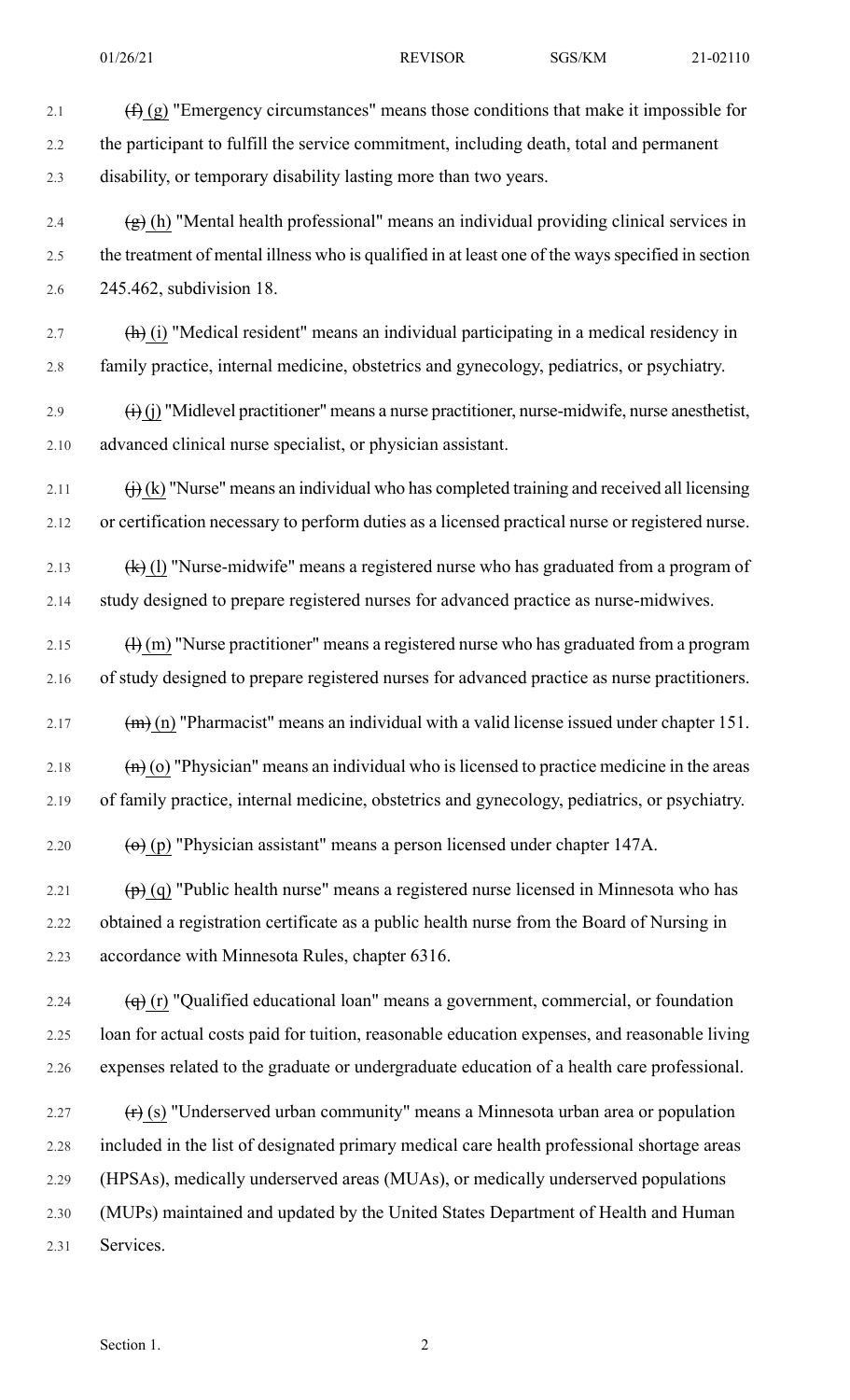3.1 Sec. 2. Minnesota Statutes 2020, section 144.1501, subdivision 2, is amended to read:

- 3.2 Subd. 2. **Creation of account.** (a) A health professional education loan forgiveness 3.3 program account is established. The commissioner of health shall use money from the 3.4 account to establish a loan forgiveness program:
- 3.5 (1) for medical residents and mental health professionals agreeing to practice in designated 3.6 rural areas or underserved urban communities or specializing in the area of pediatric 3.7 psychiatry;
- 3.8 (2) for midlevel practitioners agreeing to practice in designated rural areas or to teach 3.9 at least 12 credit hours, or 720 hours per year in the nursing field in a postsecondary program 3.10 at the undergraduate level or the equivalent at the graduate level;
- 3.11 (3) for nurses who agree to practice in a Minnesota nursing home; an intermediate care 3.12 facility for persons with developmental disability; a hospital if the hospital owns and operates 3.13 a Minnesota nursing home and a minimum of 50 percent of the hours worked by the nurse 3.14 isin the nursing home; a housing with services establishment as defined in section 144D.01, 3.15 subdivision 4; or for a home care provider as defined in section 144A.43, subdivision 4; or 3.16 agree to teach at least 12 credit hours, or 720 hours per year in the nursing field in a 3.17 postsecondary program at the undergraduate level or the equivalent at the graduate level;
- 3.18 (4) for other health care technicians agreeing to teach at least 12 credit hours, or 720 3.19 hours per year in their designated field in a postsecondary program at the undergraduate 3.20 level or the equivalent at the graduate level. The commissioner, in consultation with the 3.21 Healthcare Education-Industry Partnership, shall determine the health care fields where the 3.22 need is the greatest, including, but not limited to, respiratory therapy, clinical laboratory 3.23 technology, radiologic technology, and surgical technology;
- 3.24 (5) for pharmacists, advanced dental therapists, dental therapists, acupuncture 3.25 practitioners, and public health nurses who agree to practice in designated rural areas; and
- 3.26 (6) for dentists agreeing to deliver at least 25 percent of the dentist's yearly patient 3.27 encounters to state public program enrollees or patients receiving sliding fee schedule 3.28 discounts through a formal sliding fee schedule meeting the standards established by the 3.29 United States Department of Health and Human Services under Code of Federal Regulations, 3.30 title 42, section 51, chapter 303.
- 3.31 (b) Appropriations made to the account do not cancel and are available until expended, 3.32 except that at the end of each biennium, any remaining balance in the account that is not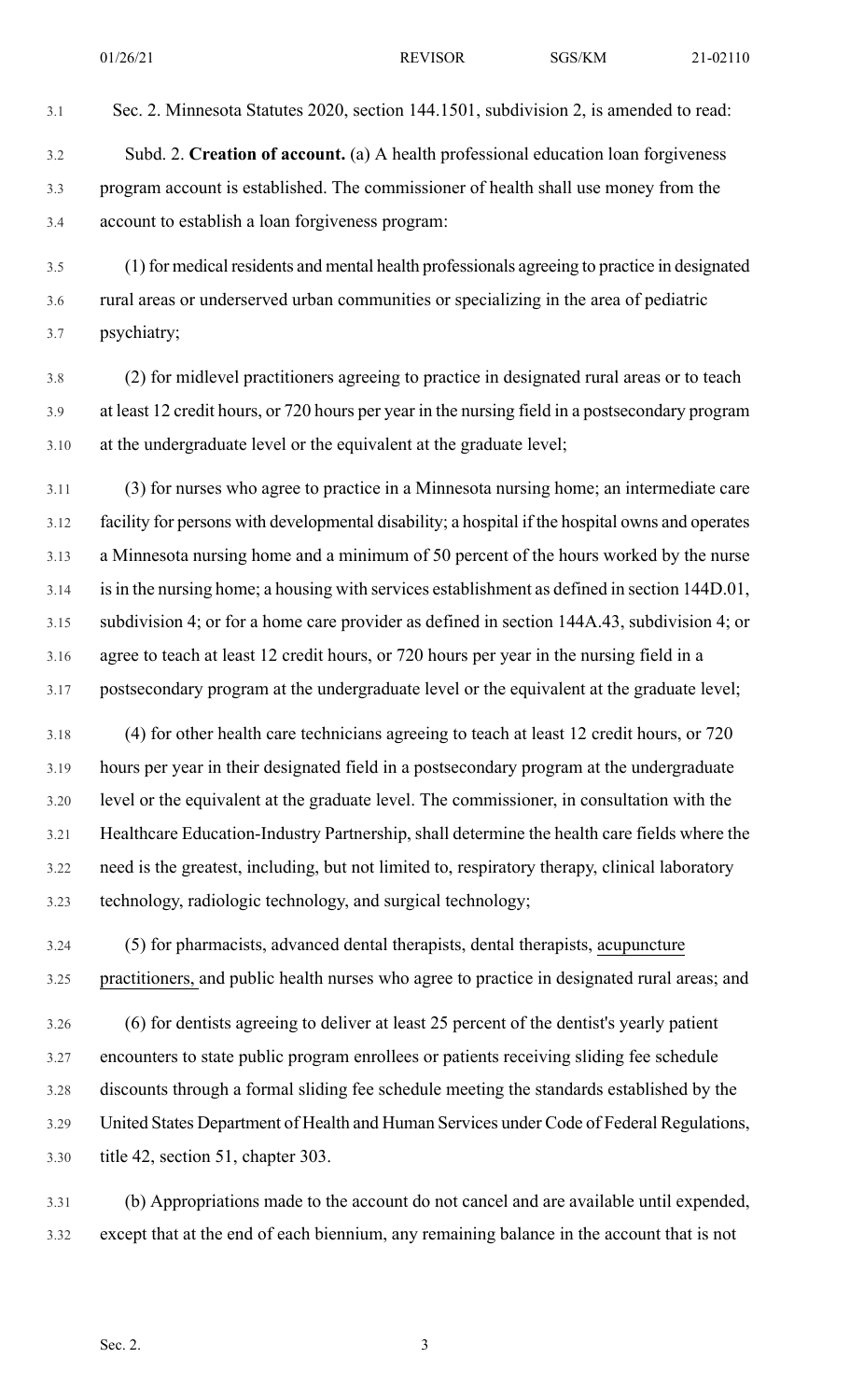- 4.1 committed by contract and not needed to fulfill existing commitments shall cancel to the 4.2 fund.
- 4.3 Sec. 3. Minnesota Statutes 2020, section 144.1501, subdivision 3, is amended to read:
- 4.4 Subd. 3. **Eligibility.** (a) To be eligible to participate in the loan forgiveness program, an 4.5 individual must:

4.6 (1) be a medical or dental resident; a licensed pharmacist; or be enrolled in a training or 4.7 education program to become a dentist, dental therapist, advanced dental therapist, mental 4.8 health professional, pharmacist, public health nurse, midlevel practitioner, acupuncture 4.9 practitioner, registered nurse, or a licensed practical nurse. The commissioner may also 4.10 consider applications submitted by graduates in eligible professions who are licensed and 4.11 in practice; and

4.12 (2) submit an application to the commissioner of health.

4.13 (b) An applicant selected to participate must sign a contract to agree to serve a minimum 4.14 three-year full-time service obligation according to subdivision 2, which shall begin no later 4.15 than March 31 following completion of required training, with the exception of a nurse, 4.16 who must agree to serve a minimum two-year full-time service obligation according to 4.17 subdivision 2, which shall begin no later than March 31 following completion of required 4.18 training.

4.19 Sec. 4. Minnesota Statutes 2020, section 144.608, subdivision 1, is amended to read:

4.20 Subdivision 1. **Trauma Advisory Council established.** (a) A Trauma Advisory Council 4.21 is established to advise, consult with, and make recommendations to the commissioner on 4.22 the development, maintenance, and improvement of a statewide trauma system.

4.23 (b) The council shall consist of the following members:

4.24 (1) a trauma surgeon certified by the American Board of Surgery or the American 4.25 Osteopathic Board of Surgery who practices in a level I or II trauma hospital;

- 4.26 (2) a general surgeon certified by the American Board of Surgery or the American 4.27 Osteopathic Board of Surgery whose practice includes trauma and who practices in a 4.28 designated rural area as defined under section 144.1501, subdivision 1, paragraph  $\left(\mathbf{e}\right)$  (f);
- 4.29 (3) a neurosurgeon certified by the American Board of Neurological Surgery who 4.30 practices in a level I or II trauma hospital;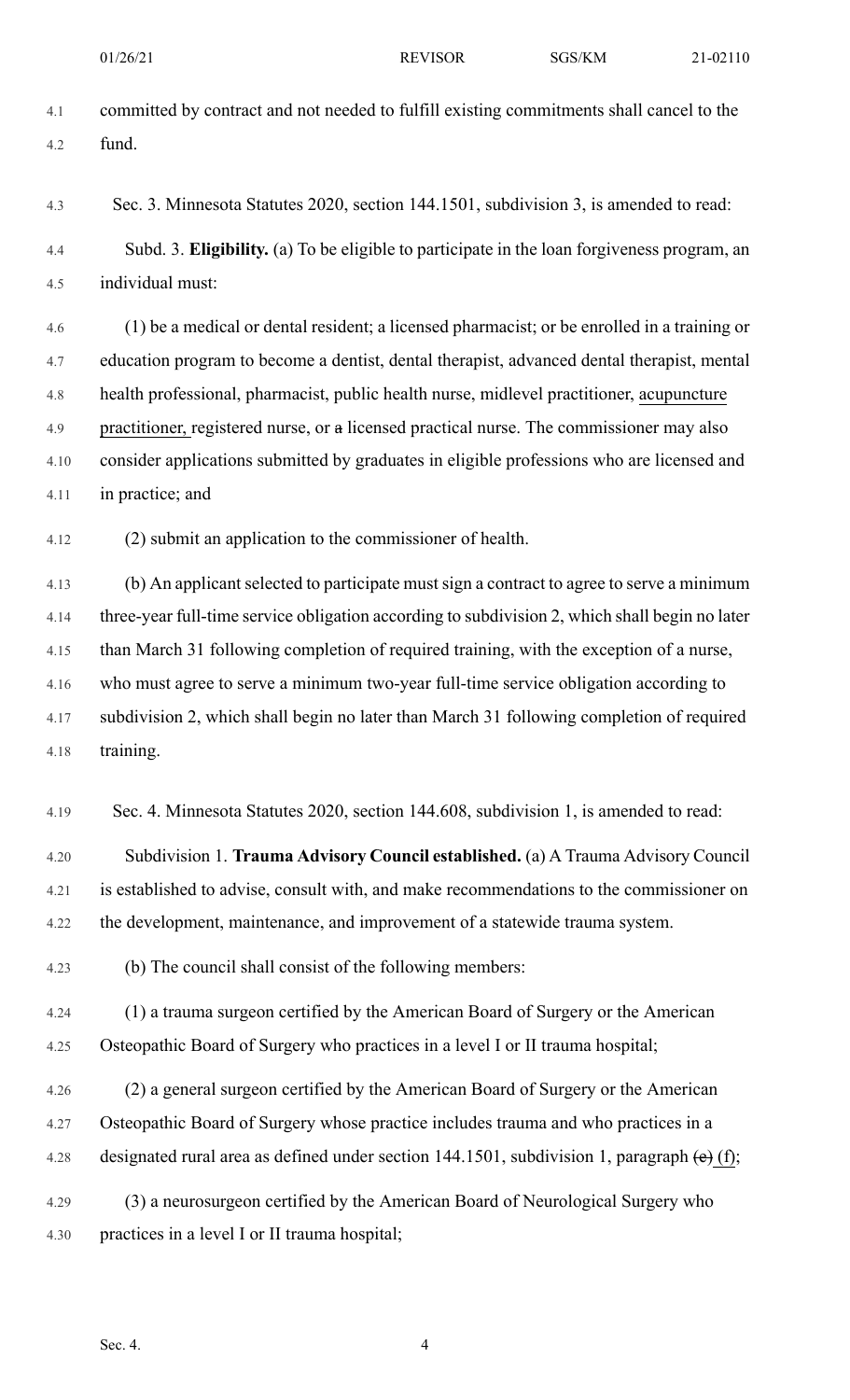- 5.1 (4) a trauma program nurse manager or coordinator practicing in a level I or II trauma 5.2 hospital;
- 5.3 (5) an emergency physician certified by the American Board of Emergency Medicine 5.4 or the American Osteopathic Board of Emergency Medicine whose practice includes 5.5 emergency room care in a level I, II, III, or IV trauma hospital;
- 5.6 (6) a trauma program manager or coordinator who practices in a level III or IV trauma 5.7 hospital;
- 5.8 (7) a physician certified by the American Board of Family Medicine or the American 5.9 Osteopathic Board of Family Practice whose practice includes emergency department care 5.10 in a level III or IV trauma hospital located in a designated rural area as defined under section 5.11 144.1501, subdivision 1, paragraph  $\left(\text{e}\right)$  (f);
- $5.12$  (8) a nurse practitioner, as defined under section 144.1501, subdivision 1, paragraph  $\text{H}$ 5.13 (m), or a physician assistant, as defined under section 144.1501, subdivision 1, paragraph 5.14  $\left(\theta\right)$  (p), whose practice includes emergency room care in a level IV trauma hospital located 5.15 in a designated rural area as defined under section 144.1501, subdivision 1, paragraph  $\left(\mathbf{e}\right)$ 5.16 (f);
- 5.17 (9) a physician certified in pediatric emergency medicine by the American Board of 5.18 Pediatrics or certified in pediatric emergency medicine by the American Board of Emergency 5.19 Medicine or certified by the American Osteopathic Board of Pediatrics whose practice 5.20 primarily includes emergency department medical care in a level I, II, III, or IV trauma 5.21 hospital, or a surgeon certified in pediatric surgery by the American Board of Surgery whose 5.22 practice involves the care of pediatric trauma patients in a trauma hospital;
- 5.23 (10) an orthopedic surgeon certified by the American Board of Orthopaedic Surgery or 5.24 the American Osteopathic Board of Orthopedic Surgery whose practice includes trauma 5.25 and who practices in a level I, II, or III trauma hospital;
- 5.26 (11) the state emergency medical services medical director appointed by the Emergency 5.27 Medical Services Regulatory Board;
- 5.28 (12) a hospital administrator of a level III or IV trauma hospital located in a designated 5.29 rural area as defined under section 144.1501, subdivision 1, paragraph  $\left(\mathbf{e}\right)$  (f);
- 5.30 (13) a rehabilitation specialist whose practice includes rehabilitation of patients with 5.31 major trauma injuries or traumatic brain injuries and spinal cord injuries as defined under 5.32 section 144.661;